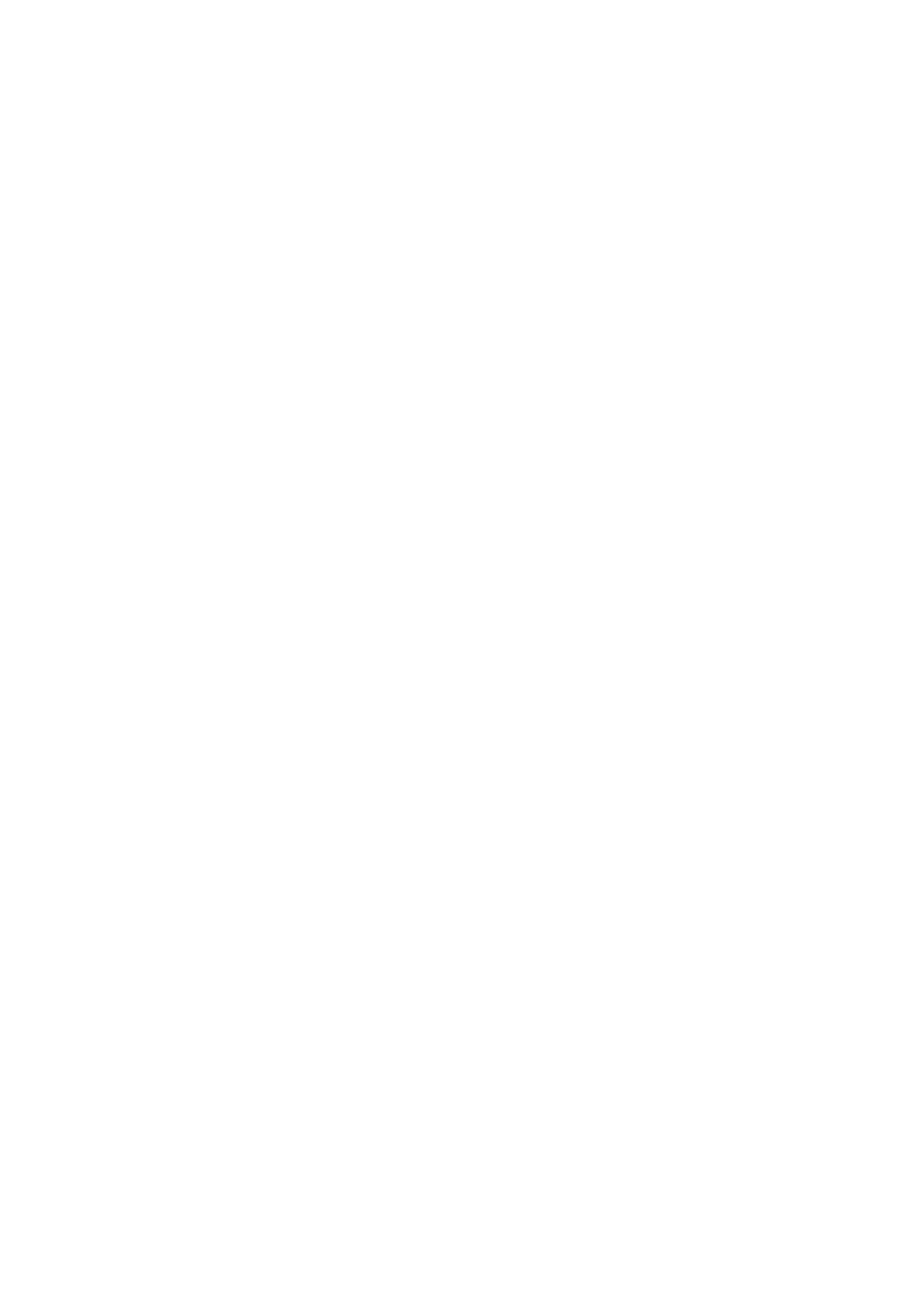# **RENFREWSHIRE VALUATION JOINT BOARD**



| <b>Title</b>       | <b>Flexible Retirement</b> |
|--------------------|----------------------------|
| <b>Author</b>      | Kate Crawford, Assessor    |
| <b>Approved By</b> | <b>Management Team</b>     |
| Date of Approval   |                            |
| <b>Reviewer</b>    | <b>PAO</b>                 |
| <b>Review Date</b> | As required                |

#### **Review History**

| <b>Review</b><br>No. | <b>Details</b> | <b>Release Date</b> |
|----------------------|----------------|---------------------|
|                      |                |                     |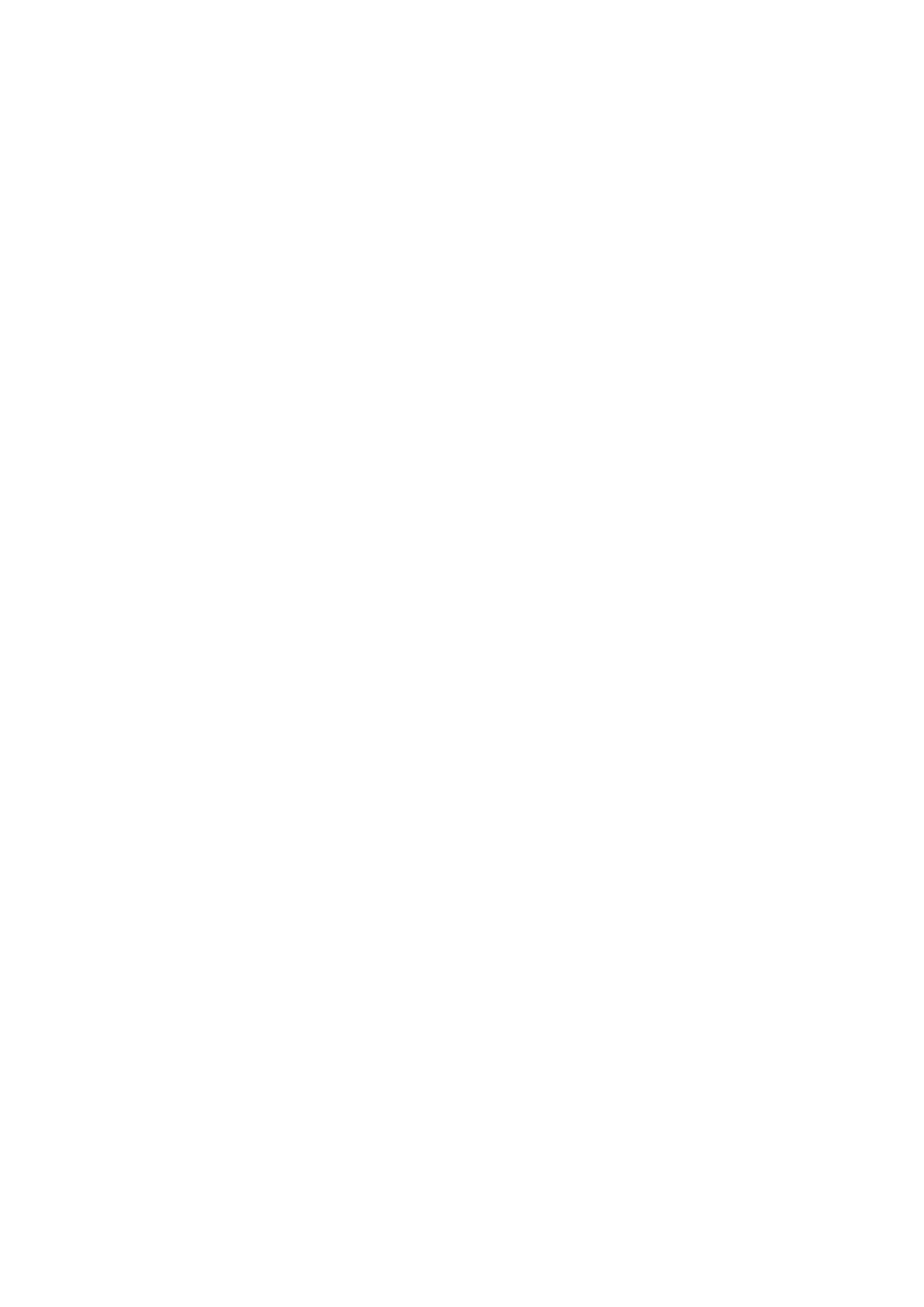| <b>Contents</b> |                                                     | Page no |
|-----------------|-----------------------------------------------------|---------|
| 1.              | Introduction                                        | 3       |
| 2.              | <b>Purpose and Aims</b>                             | 3       |
| 3.              | Scope                                               | 3       |
| 4.              | <b>Eligibility Criteria</b>                         | 3       |
| 5.              | Making a Flexible Retirement Request                | 4       |
| 6.              | Considering a Request and Reaching a Decision       | 4       |
| 7.              | <b>Employee Considerations and Financial Advice</b> | 5       |
| 8.              | Confidentiality                                     | 6       |
| 9.              | <b>Impact Assessment</b>                            | 6       |
| 10.             | <b>Monitoring and Review</b>                        | 6       |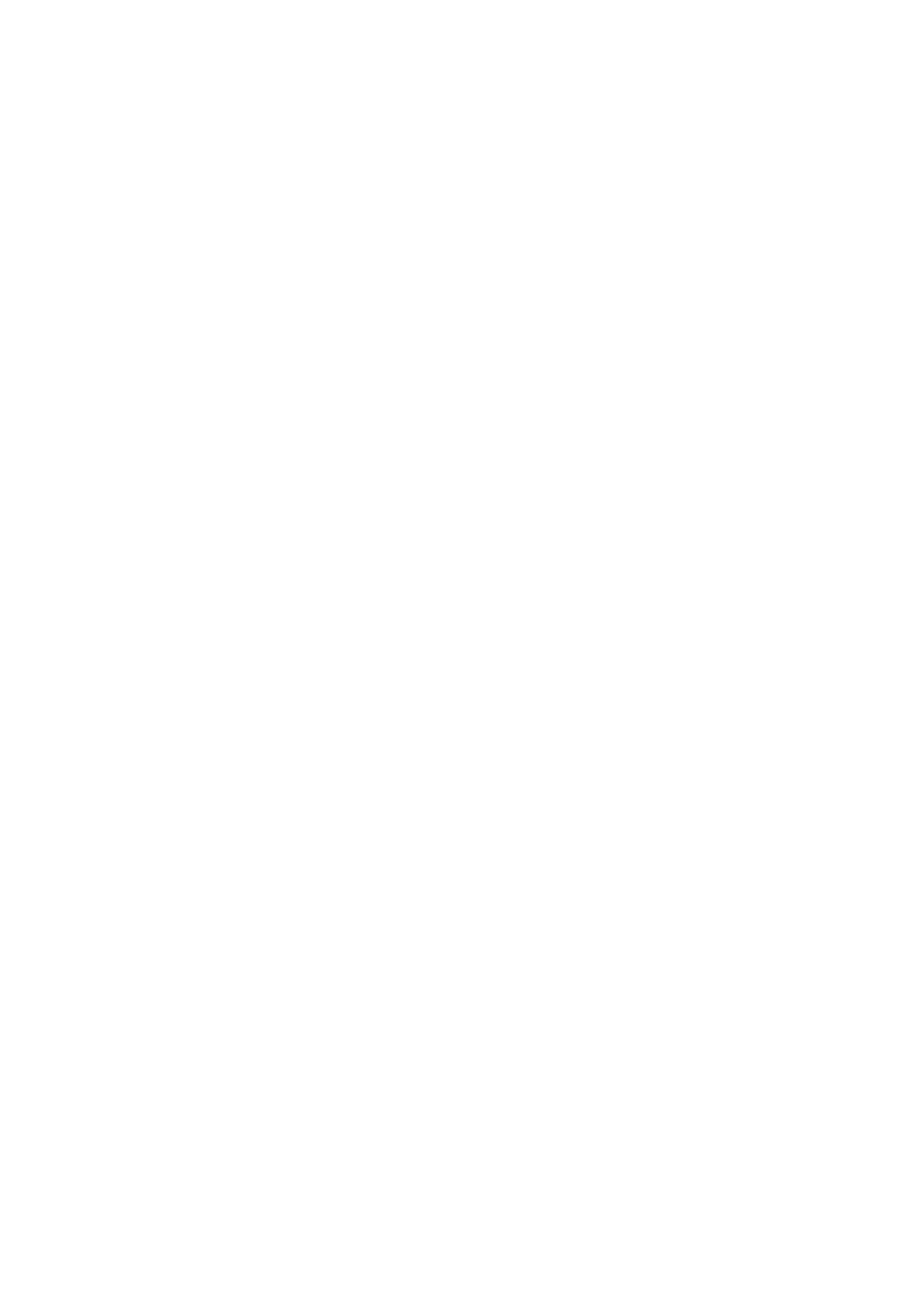# **1. Introduction**

- 1.1 Renfrewshire Valuation Joint Board (RVJB) recognises the importance of supporting its workforce to achieve a balance between their work and home life during employment and in planning for the transition to retirement. Flexible retirement can also be helpful in supporting services to modernise and achieve the Board's strategic workforce planning objectives.
- 1.2 Flexible Retirement enables an active member of the Local Government Pension Scheme (LGPS), who is 55 years or over, has met the 2 years vesting period in the scheme and who agrees to a reduction in working hours or grade with the Board's consent, to elect to receive immediate payment of all or part of the retirement pension to which they are entitled to in respect of that employment.
- 1.3 All requests for flexible retirement will be considered in accordance with the Local Government Pension Scheme (Scotland) Regulations 2014 and the Board's Pension Discretions Policy. In determining requests, consideration will be given to requests being workable, affordable, reasonable and take account of any foreseeable costs to the Board.

# **2. Purpose and Aims**

- 2.1 The purpose of this policy is to support the Board to manage flexible retirement requests with a clear, fair and transparent process.
- 2.2 This policy aims to:
	- Support employees with the transition to retirement;
	- Promote work-life balance and age diversity;
	- Retain skilled and experienced employees particularly in areas where the Board has hard to recruit posts;
	- Support services with organisational change and workforce planning approaches;
	- Encourage employees, where appropriate to consider alternatives to full retirement.

# **3. Scope**

3.1 This policy applies to all RVJB employees, aged 55 years and over and who meet the 2 year vesting period within the LGPS. This policy will exclude the Assessor & ERO.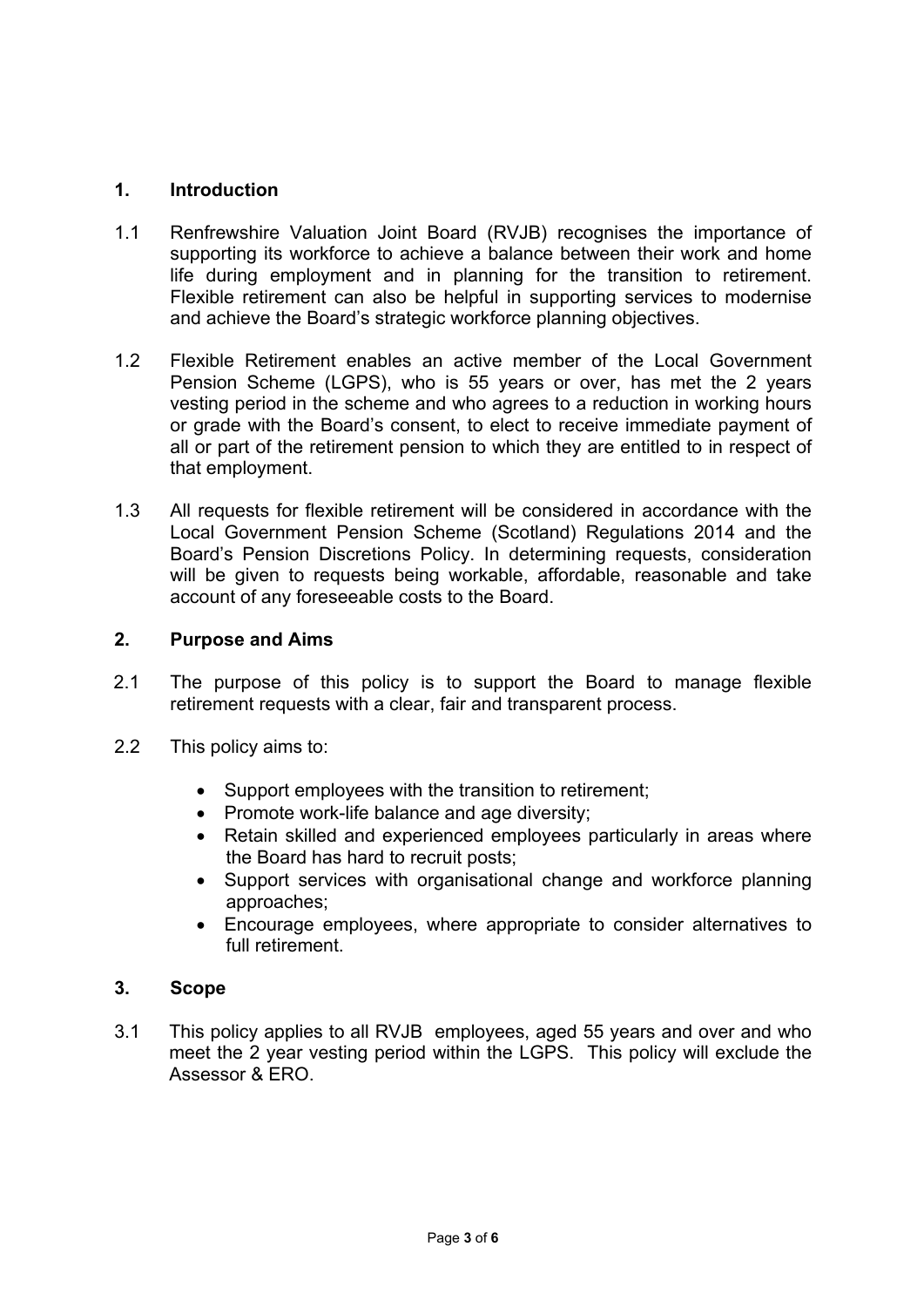# **4. Eligibility Criteria**

- 4.1 The Assessor & ERO or nominated senior officer will determine each request for flexible retirement on its own merits, carefully considering the potential benefits and impacts the request will have as detailed in Section 6.3 of this policy. There is no automatic right to flexible retirement.
- 4.2 Employees must meet and agree to the following eligibility criteria:
	- Be at least 55 years of age and have met the 2 years vesting period within the LGPS and;
	- Reduce their hours of work by a minimum of 20% and maximum of 60% per week or reduce their grade.
- 4.3 A reduction in hours can be achieved in a number of ways. For example, reduced hours on specific days, or everyday, or reducing days worked in the week. The proposed reduced working pattern should be detailed in the request.
- 4.4 A reduction in grade must be to an established vacant post within the employee's team or section. In exceptional cases, a move to a post elsewhere within the service may be agreed. A reduction in grade may also be achieveable through a service restructuring involving a redefinition of roles and grade reduction.
- 4.5 Strain on the fund pension costs associated with an employee partly retiring early will not be absorbed by the Board. Any request for flexible retirement which has a strain cost will only be approved provided the employee agrees to a reduction of their pension taking account of these costs.

# **5. Making a Flexible Retirement Request**

- 5.1 Employees should submit their request for flexible retirement to the Assessor & ERO in writing, providing the following information:
	- The reasons for the request;
	- The required reduction in hours or grade;
	- The proposed start date of the arrangement;
	- The impact(s) the proposed request would have in their work area and on any areas of responsibility that they have.
- 5.2 All flexible retirement requests should be made at least 6 months in advance of when the arrangement is due to start. This will ensure that the relevant pension fund, payroll and operational arrangements can be put into place.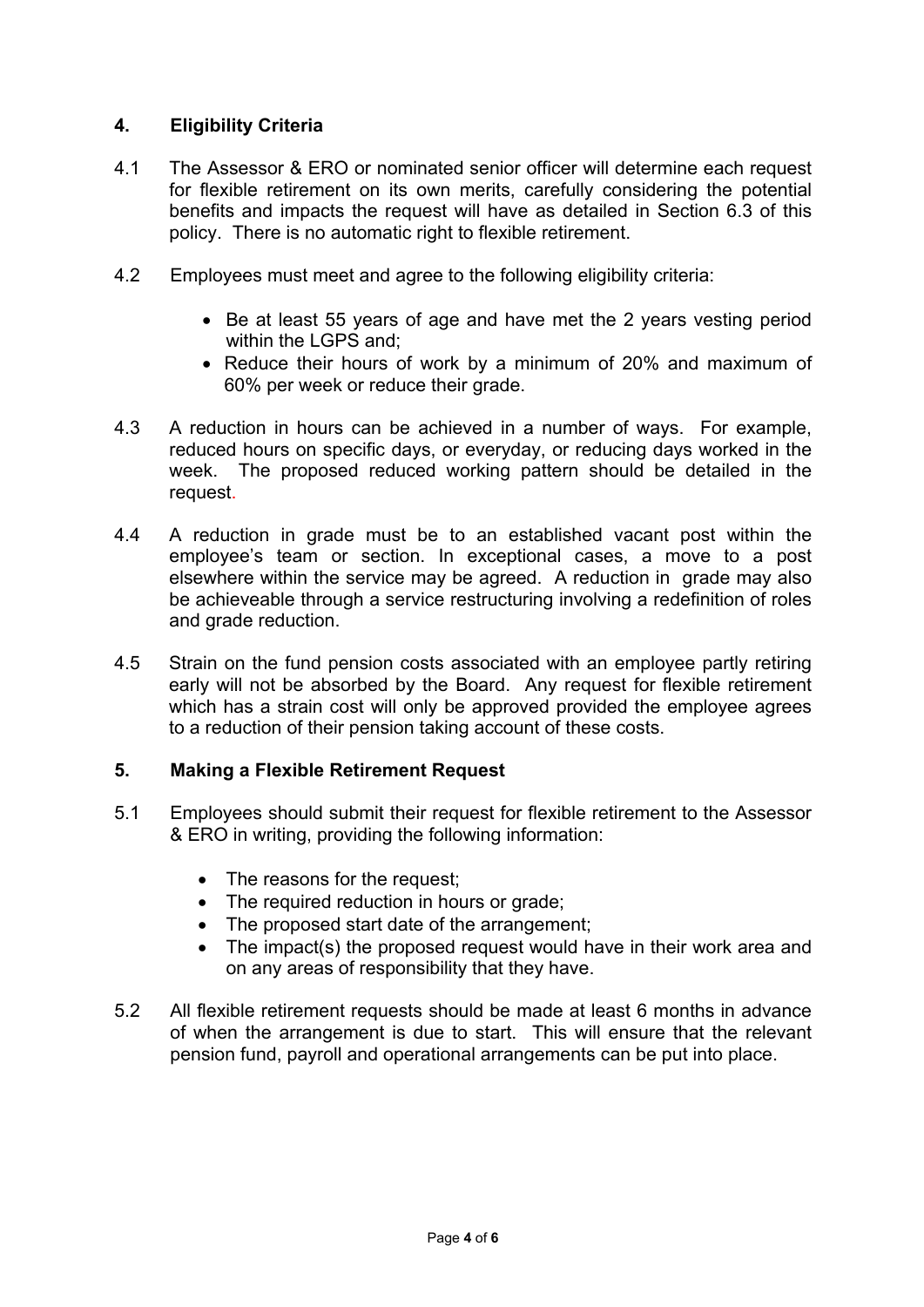# **6. Considering a Request and Reaching a Decision**

- 6.1 The Assessor & ERO or nominated senior officer should hold a meeting with the employee to discuss the request. The purpose of this meeting is to discuss the request in detail ensuring all facts are gathered or where appropriate consider alternatives to flexible retirement.
- 6.2 A decision on the request should be made by the Assessor & ERO or nominated senior officer within 28 days following the meeting.
- 6.3 The Assessor & ERO or nominated senior officer should consider the following before making the decision:
	- The benefits of approving the request, for example retention of key skills and expertise allowing for effective workforce planning;
	- All cost implications. Pension calculations from Strathclyde Pension Fund Office should be requested;
	- The operational impact on service delivery and whether there is a need to redesign or redistribute work;
	- Any compassionate reasons for the request:
	- The impact on the structure and any line and team management responsibilities;
	- Any statutory duties in which a reduction in grade may impact on;
	- Any suitable alternatives to flexible retirement.
- 6.4 The employee will receive written confirmation of the decision without any undue delay once all required information necessary has been obtained. If flexible retirement is agreed, a meeting will be arranged with the employee to ensure that the relevant pension fund and payroll documentation is completed. Once arrangements are in place, a variation to the contract of employment will be issued to the employee. Adjustments to the employee's terms and conditions, pay, annual leave entitlement, responsibilities etc will be made to reflect the new flexible working arrangement.
- 6.5 Should the request be refused, the employee will receive written confirmation of the decision from the Assessor & ERO or nominated senior manager explaining the business reasons for refusal. The Assessor & ERO or nominated senior manager's decision is final.
- 6.6 Membership of the LGPS will continue if flexible retirement is approved, unless employees choose to opt out of the pension scheme.

# **7. Employee Considerations and Financial Advice**

7.1 Employees are encouraged to seek independent financial advice before agreeing to any permanent, contractual employment changes which will affect their retirement plans. Also, employees should also consider the following before requesting/agreeing to a flexible retirement arrangement: